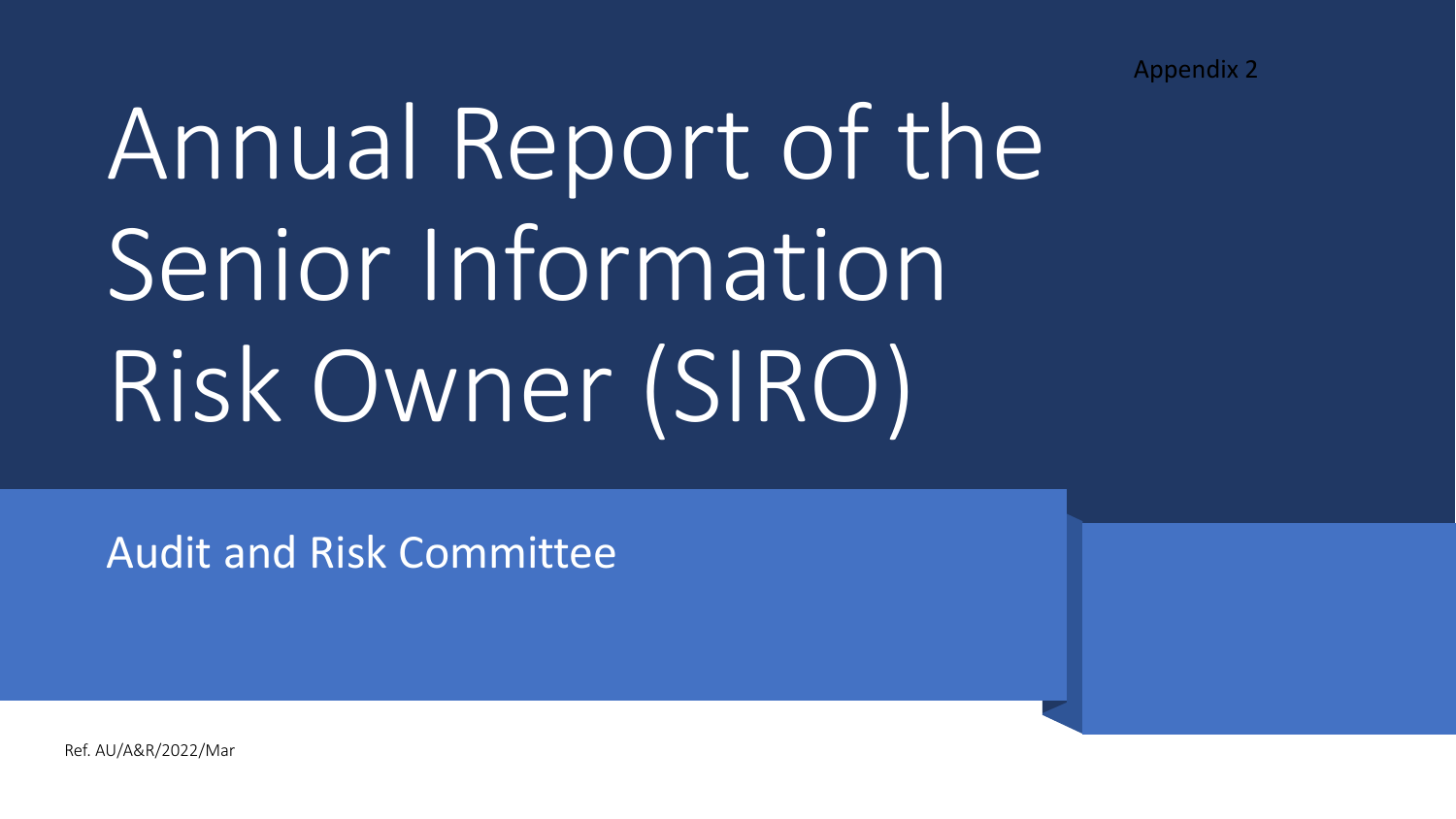

### Roles and Responsibilities

- West Midlands Fire and Rescue Authority
- The Chief Fire Officer
- Senior Information Risk Owner (SIRO)
- Information Asset Owners (IAO)
- The Data Protection Officer
- Data and Governance Team
- Employees, Contractors, Third Parties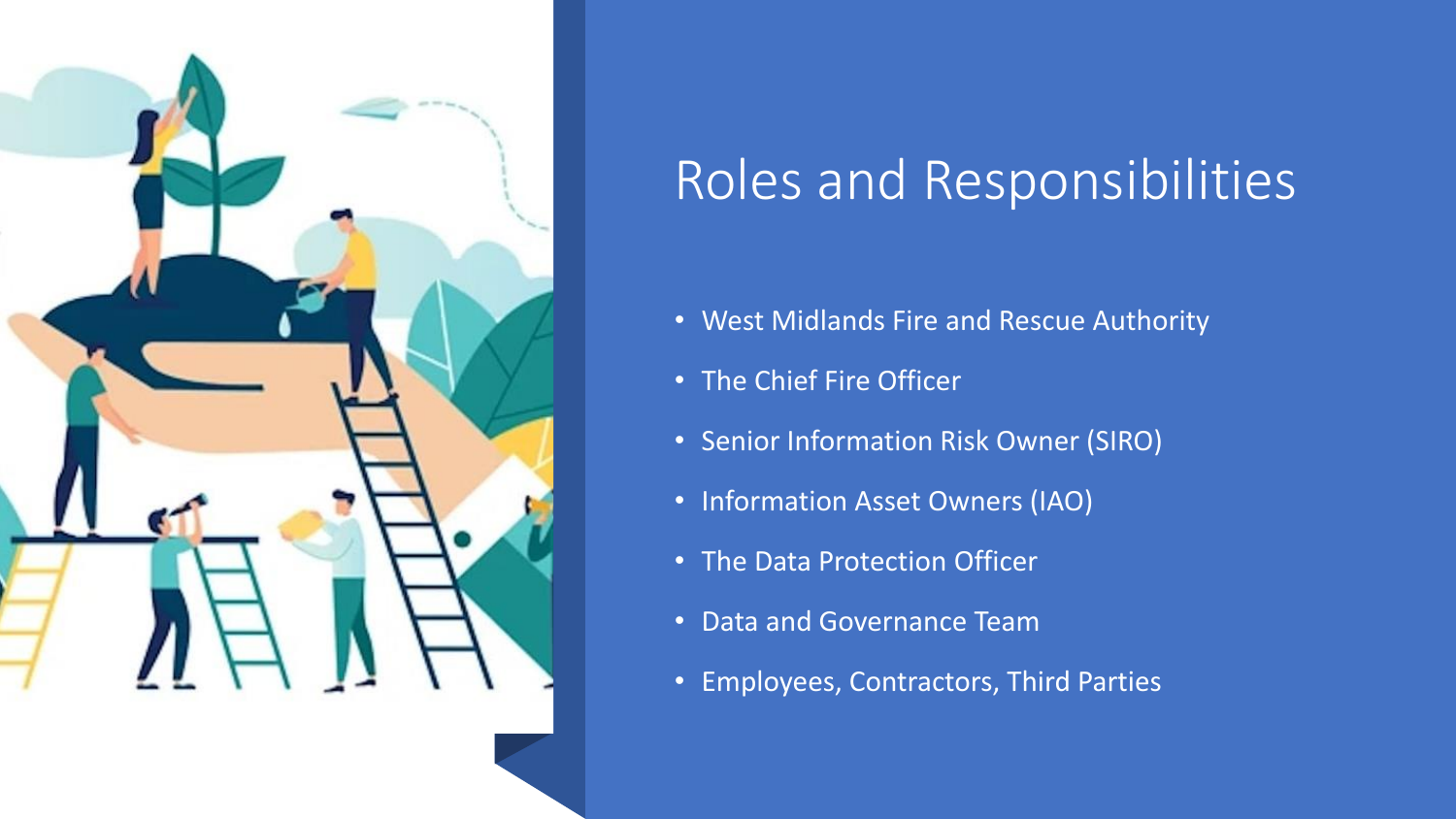





#### Annual Report - Purpose

- Good Practice
- Assurance
	- Internal
	- External
- Identify
	- Weaknesses
	- Strengths
- Transparency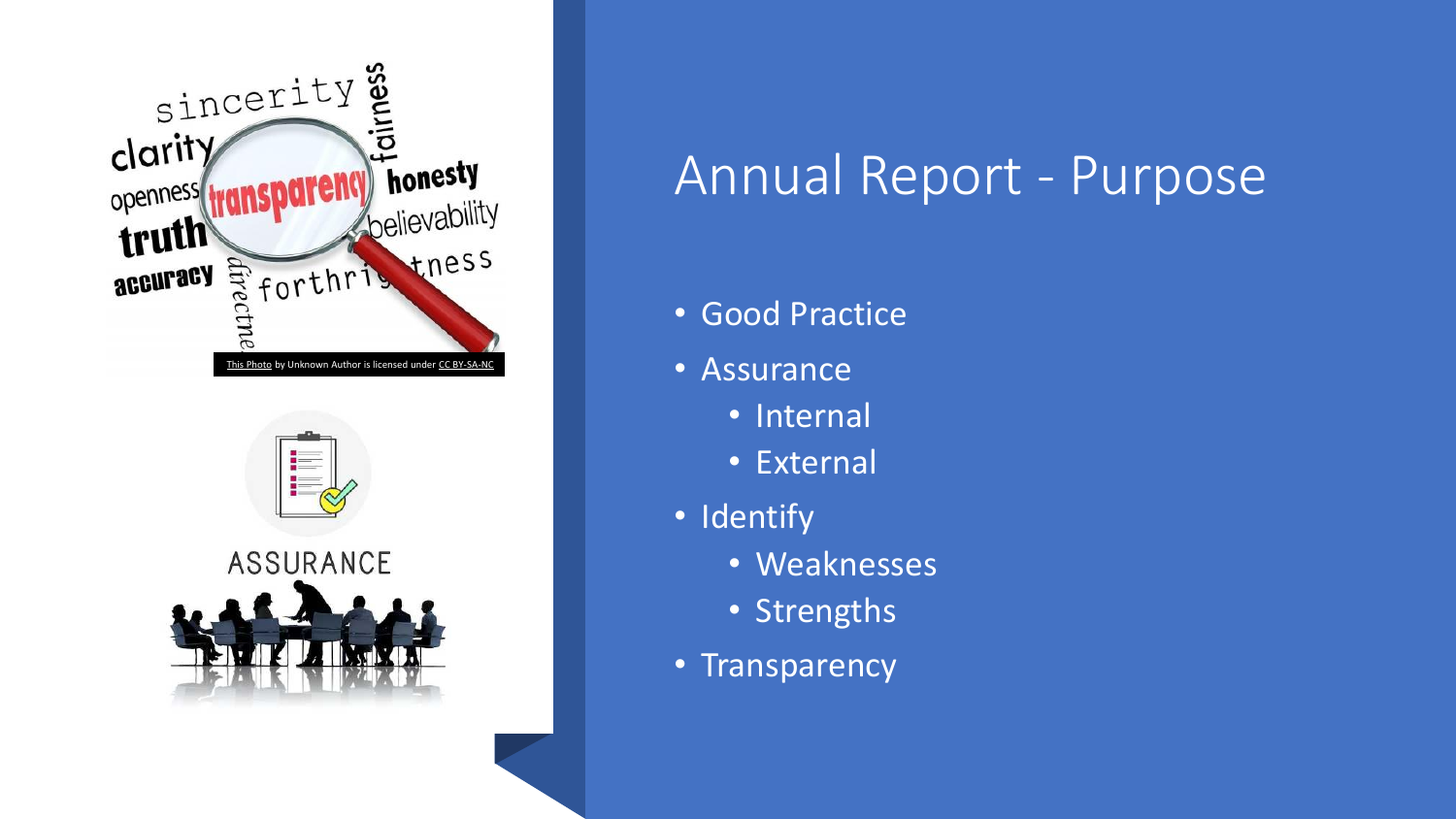## Annual Report - Overview

- Legislation & Standards
	- Data Protection Act 2018
	- Freedom of Information Act 2000
	- Government Technical Standards
	- Environmental Information Regulations 2004
- Performance
	- Statutory Time Limits
	- Local Performance Indicators (LPI)
	- Audit Outcomes
- Risk Mitigation
	- Corporate Risk
	- Cyber Security
	- National Cyber Security Centre
- Future Developments
	- Continued Digital Enablement
	- Automated Processes